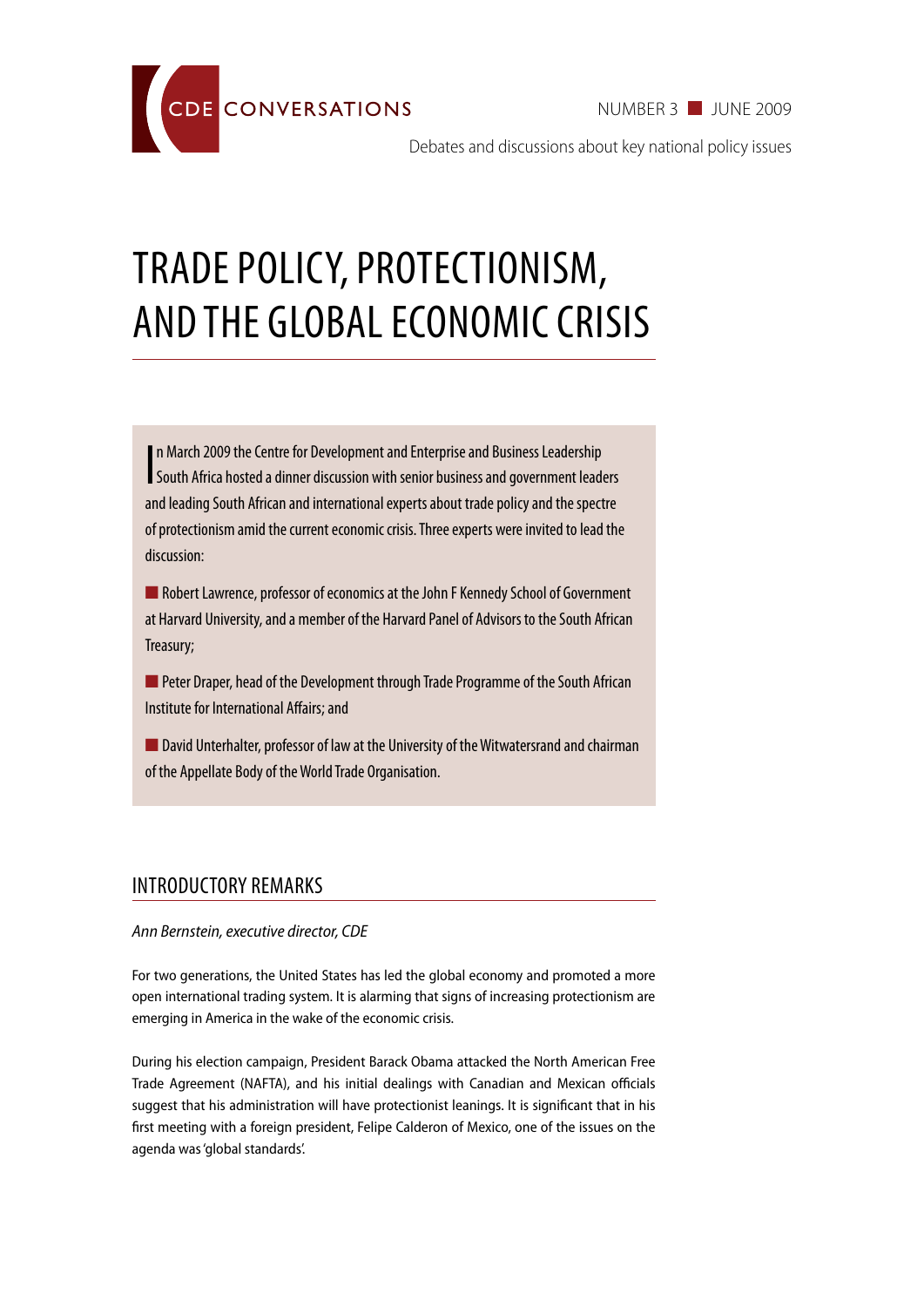

I share the view of a former president of Mexico, President Ernesto Zedillo, that this is a form of protectionism. He points out that just as developing countries start to compete with richer countries, so voices in the industrialised world start calling for global standards on labour, environment and social policy. It is also worrying that the stimulus package passed by the US Congress contains provisions that favour American firms. One clause, for example, states that steel used in expenditure on new infrastructure must be made in the United States.

There is a real risk that this resurgent American protectionism will stimulate other nations to respond in kind. In fact, this may be happening already. The British prime minister, Gordon Brown, speaks eloquently about free trade when he is outside Britain, and then promotes 'British jobs for British workers' at home. South Africa is not immune to this virus. For example,

we have the 'Buy South African' campaign, and we promote local procurement, yet we rail against the European Union and the United States for their protectionist policies and practices.

'A serious commitment to open trade is needed to mitigate the effects of the crisis and accelerate the recovery'

What amuses me about the 'Buy South

African' campaign is that many of the people who support and fund it do so sitting in their imported suits from Italy. As for the unionists who support this call, their t-shirts are not made in South Africa, nor are their shoes.

Protectionism is a dangerous game. It is one of those policies that is not only negative in itself, but causes wider negative consequences. In this context, it is important to remember – as the head of the WTO pointed out just the other day – that South Korea used export promotion policies to move from a GDP lower than that of Bolivia or Senegal 50 years ago to being the world's largest ship-builder and fifth largest car manufacturer today. So trade really does matter.

Protectionism is politically popular. But it will make the economic crisis longer and deeper. The ways in which the United States and other industrialised countries deal with trade issues will play a key role in how quickly and how strongly the global economy recovers from the crisis. How South Africa approaches its trade strategy in response to the downturn is also vital. Will we impose our own form of protectionism even as we call on richer countries to remove their trade barriers? And what impact will that have on our own prospects for sustained growth?

In my view, a serious commitment to open trade is needed to mitigate the effects of the current economic crisis and to accelerate the recovery process. The alternative is that we risk spiralling into trade wars that could impede growth in South Africa and the rest of the world for years to come.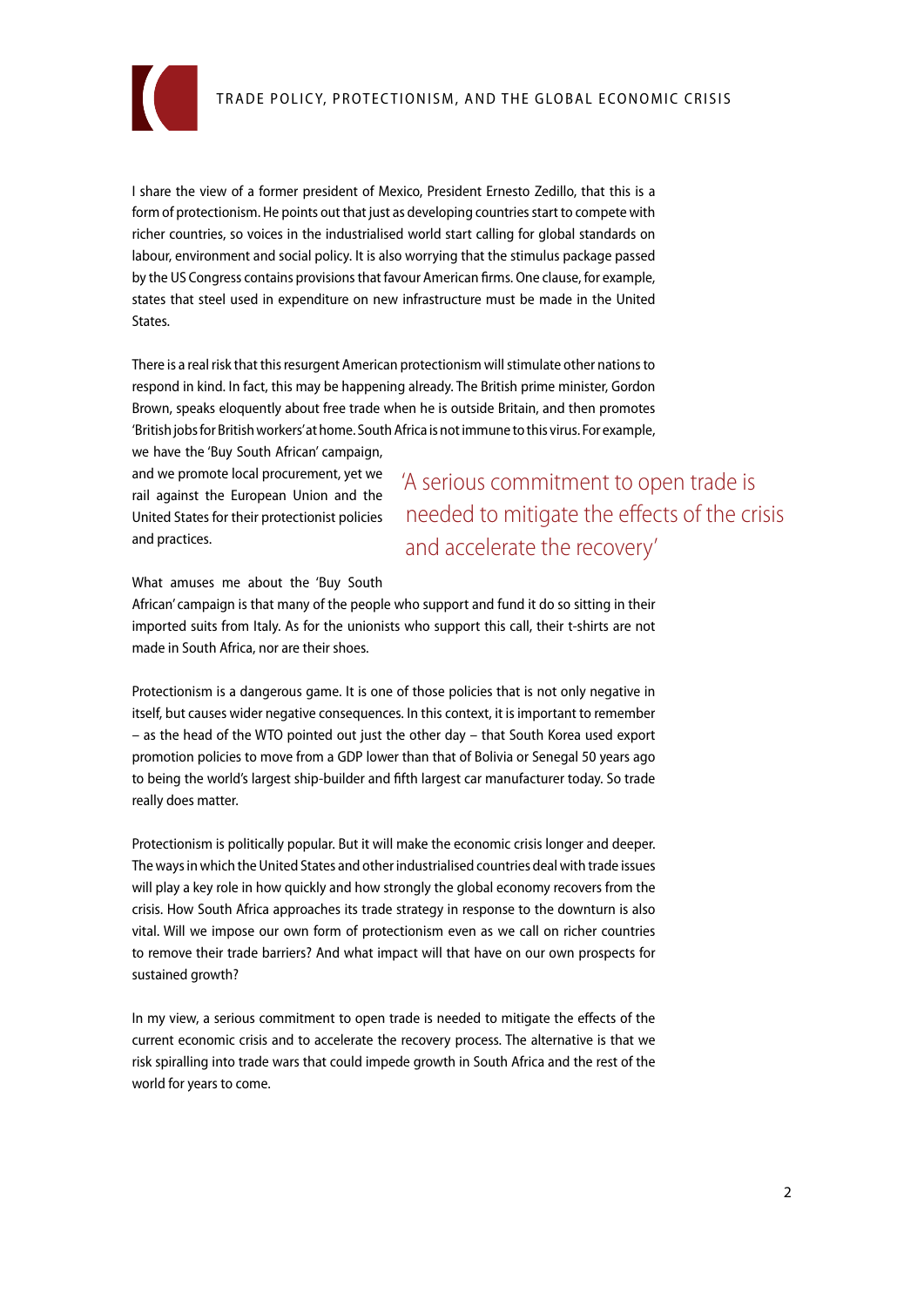

## Let's not repeat the mistakes of the Great Depression

#### *Robert Lawrence*

If we look back at the Great Depression, we see that three fundamental errors were committed at that time. The first was the failure to adopt expansionary fiscal policies. The second was a failure to reconstitute the banking system. The third was the huge tariff hikes in the United States, which caused retaliatory tariff rises throughout the world. There is little dispute that these tariff wars caused a major unravelling of global trade, and made the depression much worse.

We are now moving in many parts of the world on the fiscal front. The United States has a fiscal package in place, and China is taking steps towards one. We are doing our best to reconstitute the financial system. In terms of the trading system, at one level we are in a much better position than in the 1930s because we have an effective rule of law for global trade. It is highly unlikely that countries will raise tariffs overtly in the way they did in the 1930s, when the United States raised its tariffs by about 60 per cent across the board.

But there is a lot to be concerned about. Firstly, we are seeing a massive increase in the participation of governments in many economies: governments are taking over financial institutions, and supporting manufacturing firms. Under these circumstances, there will inevitably be pressures on governments to try to keep the money in their fiscal support packages 'at home.'

To be fair, the stimulus provisions finally passed in the US Congress made it clear that the United States would not contravene its WTO obligations. However, there are many loopholes in these rules. For instance, only the developed countries have signed the WTO agreement on government procurement.

Therefore, the United States is within its rights under WTO rules to discriminate in government procurement against imported products from developing countries. There

## 'We really need to bring the Doha Round of trade talks to a conclusion'

is also a lot of wiggle room in the WTO, because many tariffs are much lower than the legal maximum 'bound' tariff rates. So technically they can raise the tariffs without legal consequences. Likewise, there is room for countries to increase their agricultural subsidies without contravening their WTO obligations.

All this means that we really need to bring the Doha Round of trade talks under the WTO to a conclusion. Given current threats, completing the Doha Round is more urgent than ever. When signed, the Doha Agreement would cut subsidy levels, bound rates, and many tariffs across the board. The tariff formulas contained in Doha would provide transparency and predictability. Every member country would know how the others would set their tariffs. So, under Doha, trade negotiations would become much more efficient and equitable, and outcomes would become much more foreseeable.

It is really worrying that the United States does not yet have a position on the Doha Round. Obama has yet to appoint a special trade representative. Worse, even prior to this economic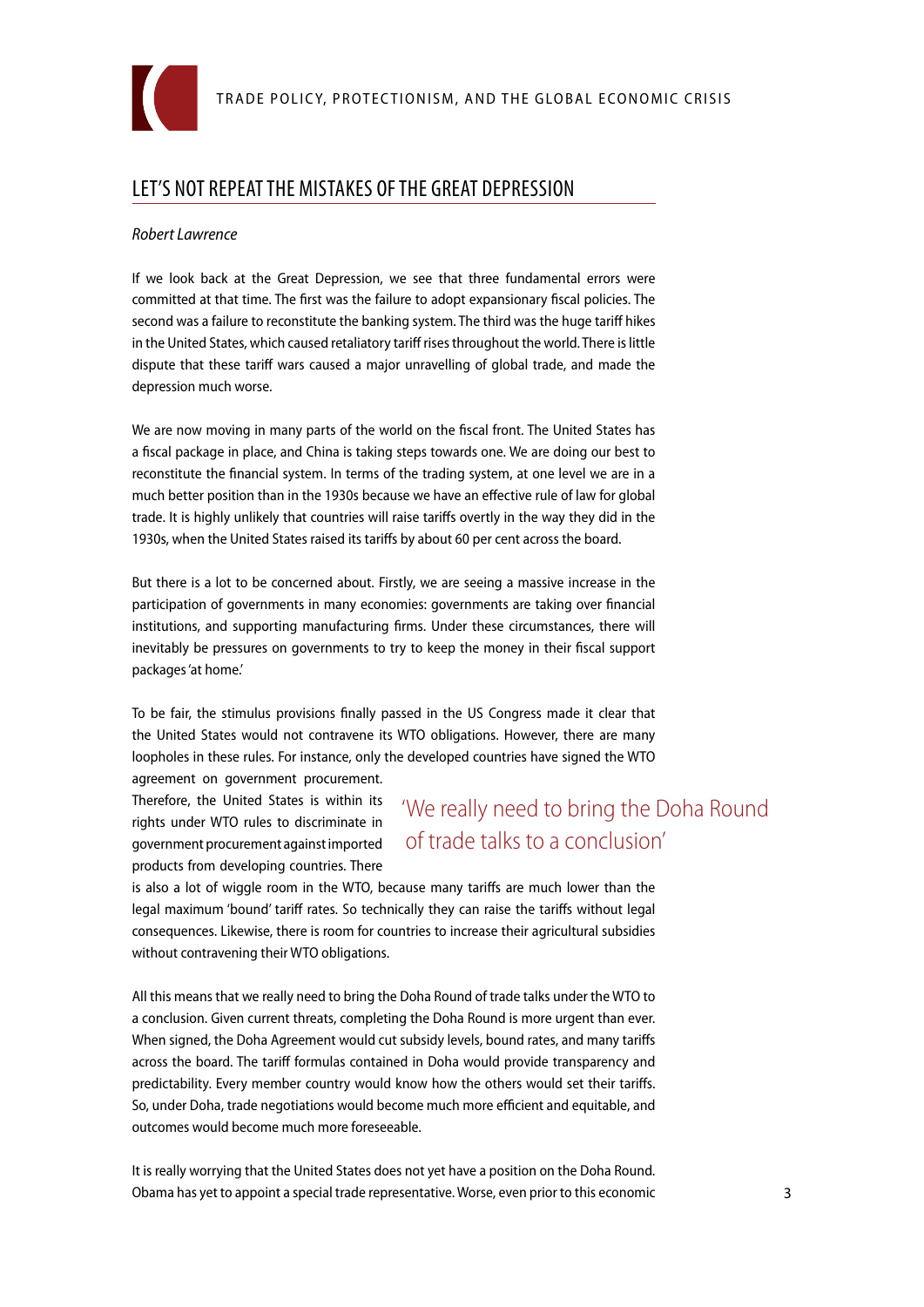

crisis, there was a strong feeling among the American public that the trade agreements were not working in America's interest. What little enthusiasm the United States had for the trade agreements before the crisis has now waned considerably. Many of the new members of Congress were elected on 'fair trade' positions. But I'm still hopeful. Obama was elected because he said he wanted the United States to re-engage with the world, and participate in multilateral initiatives. He will therefore find it very difficult not to go along with the Doha Round.

Even if we avoid a serious resurgence of protectionism, I am still really concerned about both the world and the South African economies. We have a lot longer to go in this crisis, a lot more to see. The South African economy is already very vulnerable. The current account deficit is dangerously large. The Harvard Group, of which I am a member, has tried

to highlight the importance of exports in sustaining South Africa's economic growth, and with commodity prices subsiding there will be severe constraints.

I began by talking about the 1930s. The long-run implication of the 1930s was that many developing countries developed

'We have a combination of a relatively weak state and certain constituencies who want protectionist interventions. This is a worrying mix.'

the impression that the global economy was an extremely hostile place. What we saw was countries around the world turning inwards, believing that they had to control their own fate through planning, import substitution strategies, and fragmenting the global economy. Those decisions really harmed the developing world. Since those kinds of approaches began to be abandoned by Latin American and African countries around 20 years ago, those regions have made a lot of progress – especially over the past seven years. We're finally seeing evidence that Africa and Latin America are participating positively in the global economy, and are enjoying good growth. So my concern is that the year into which we are moving will be a very dangerous one. We could retreat into protectionism again just at the time when we were beginning to see some really positive signs in these regions.

## South Africa needs coherent and transparent trade policies

#### *Peter Draper*

Even before the current economic crisis, there was a shift in South Africa's trade policy. In the 1990s, first under Trevor Manuel and later under Alec Erwin, unilateral trade liberalisation was very much on the agenda. We were very bullish, even exceeding our commitments under the Uruguay Round. We also carried forward liberalisation through a series of bilateral negotiations. The most significant of these was the agreement with the European Union.

This trajectory has been reversed. We're in an anti-liberalisation backlash. How far it will go remains to be seen. That will probably depend on which factions come to dominate the tripartite alliance after the election. In any case, government no longer talks about trade liberalisation, but about industrial policy. What exactly industrial policy means is not clear to me – and I'm not sure it's clear to the people who are driving the debate. In my view,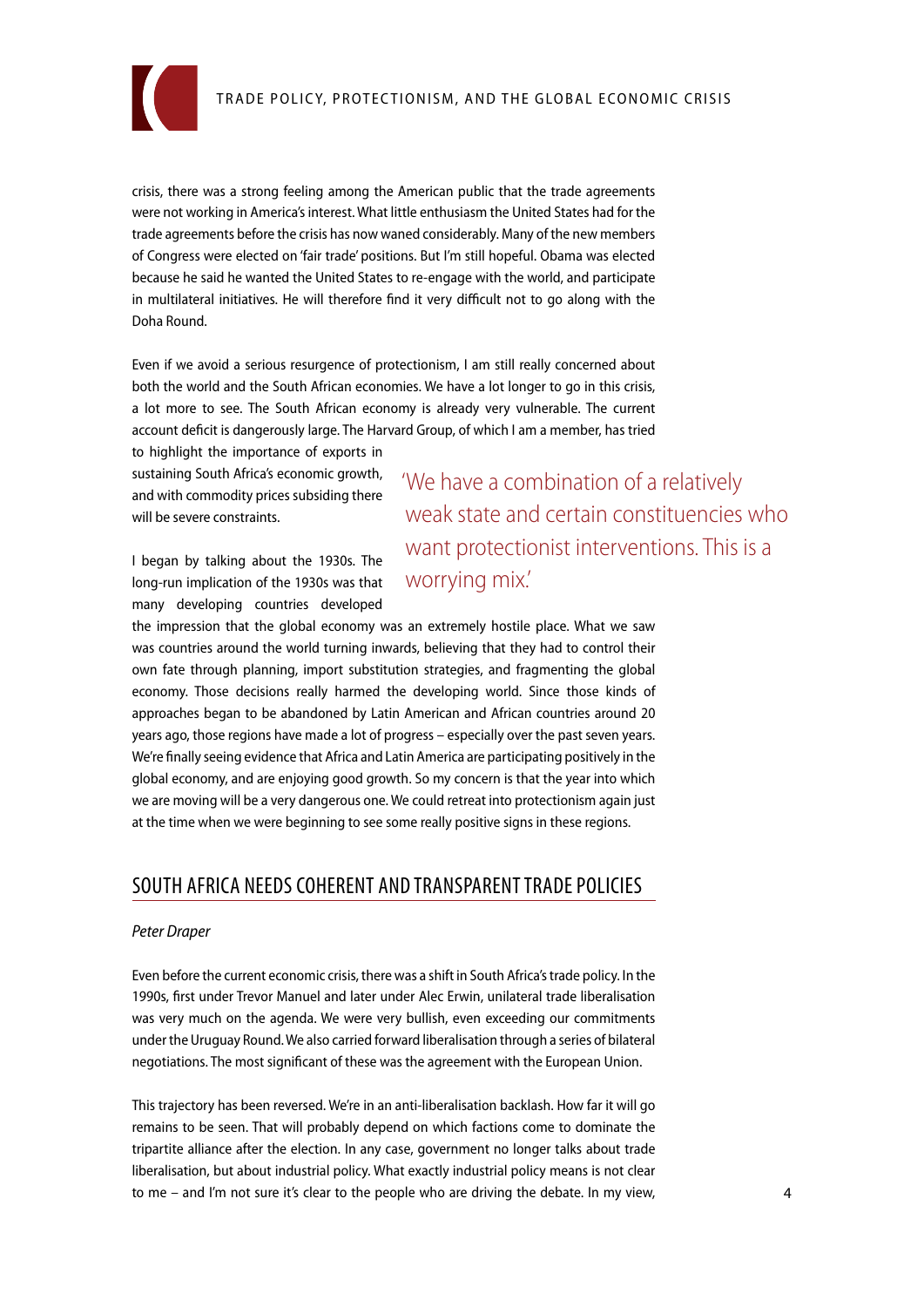

there are significant capacity problems in government, not least among those charged with implementing industrial policy. So we have a combination of a relatively weak state and certain constituencies who want protectionist interventions by the state. This is a worrying mix. And it is one of the main reasons why I am against the current emphasis on using fiscal policy – in other words, taxpayers' money – to try to stimulate the economy, particularly when the monetary policy toolbox has hardly been exhausted.

The Department of Trade and Industry (DTI) has established a Trade Policy Reference Group, which has been meeting mostly behind closed doors. This raises a serious concern about the lack of transparency in our trade policy. The combination of a weak state and industry

groups aiming to pursue their interests through un-transparent processes is a recipe for bad policy-making. There should be no reason why certain industries should get to meet the DTI in secret. In my opinion,

# 'We need transparency and a wholeeconomy perspective'

if discussions about trade policy are not in the public domain, the potential is there for collusive processes and for ad hoc protectionism. That's a red flag for South African trade policy-making, particularly where taxpayers' money is concerned.

The National Economic Development and Labour Council (NEDLAC) document on South Africa's response to the global economic crisis is a perfect example of the kind of closed door processes which I would like to see brought out into the public domain, and properly debated. This document is pretty inconclusive. I'm not sure if there is a coherent policy line in the document, but what there is seems to reinforce the worrying tendencies I've already mentioned: recourse to various instruments of protection, including tariff increases. There is also an emphasis on using regulations to protect certain sectors that are in trouble, but there is no mention of exactly which sectors – perhaps that will be the outcome of the next phase of the process. Just like the Trade Policy Reference Group, it seems to me that the NEDLAC document sets the scene for jockeying between different business interests to get protection and a slice of the state subsidy pie.

To sum up, I would like to emphasise that if we want to avoid confusion, inefficiency, and the possibility of increased corruption in our trade and industrial policy-making, we need transparency, and a whole-economy perspective. We need to know exactly what the criteria would be for supporting this sector over that sector.

I would like us to adopt an Australian kind of approach to protection. What they did back in the 1980s was to set up a Transparency Board. If a company wanted tariff protection, it had to go through this board, and make its case publicly. Anybody could object, and the merits of the case were thoroughly debated in the public domain. In some cases, the board did protect the company because it was obvious there was a national – and not just a firm-level or sectoral interest – at stake.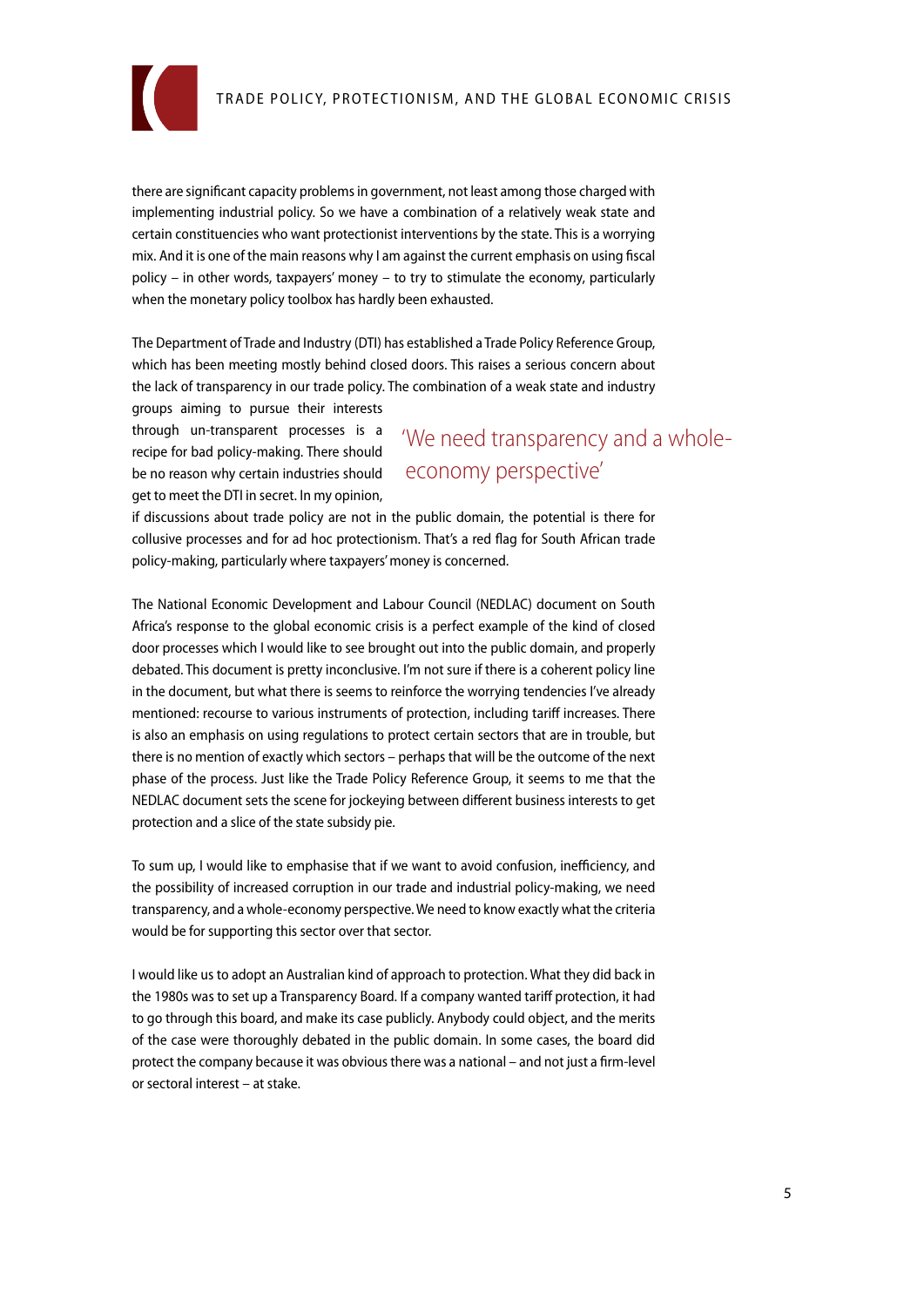

## How to keep multilateralism alive

#### *David Unterhalter*

Ever since World War Two, the trend of international relations has always been towards creating and perpetuating multilateral institutions. Of course, alongside multilateralism were a number of cross-currents, which included a multiplicity of bilateral trade agreements, and a very significant focus on regional trade as the important attribute of how integration should take place.

Now I think we have reached a point where there is at once a significant level of agreement on the value of multilateralism and a significant level of agreement that, because of the shifting power relationships in the world, there has to be a reformation of existing multilateral institutions.

The WTO is a very good example of a multilateral rule-based system that was negotiated through successive rounds. Some of the negotiations were very ambitious, particularly the Uruguay Round, which not only committed signatories to freer trade but also created a system of dispute settlement. This meant that international trade relations became subject to sanctions for non-compliance. I think the system has been pretty successful so far in cementing the rules and ensuring they are complied with.

However, the Doha Round has been very difficult to negotiate. The WTO was once a club of three or four very powerful trading nations; everyone else was more or less bullied into shape and then given some small concessions. In those days, once the big powers

had decided on the round, the round was decided. The world has completely changed since then. There have been significant changes in the distribution of trading power across the world. Now India, China, Brazil, to some degree South Africa, matter enormously in trade negotiations.

'The United States has a deep interest in a trading system based on the rule of law'

Hence the complexity of getting a trade round completed has increased exponentially, and hence the difficulty of completing the Doha Round. In our current post-Uruguay, pre-Doha world, we have a multilateral system that is highly functional, but its legislative capacity for change is significantly compromised.

If we can't move forward multilaterally, what's left? One possibility is enhanced bilateralism – a greater entrenching of regional trade blocs. A worse possibility would be a reversion back to unilateralism, protectionism, and a wholesale descent to the bottom, which economists warn would be catastrophic for us.

Looking at the longer run, I think we need to be ambitious and include more areas of co-ordination in multilateral institutions and resist either bilateralism or, worse still, unilateralism. What we should do is to continue to develop multilateralism within existing institutions and possibly in new ones that cannot be held to hostage by those countries that are most difficult to reconcile with the proposals on the table. We need to expand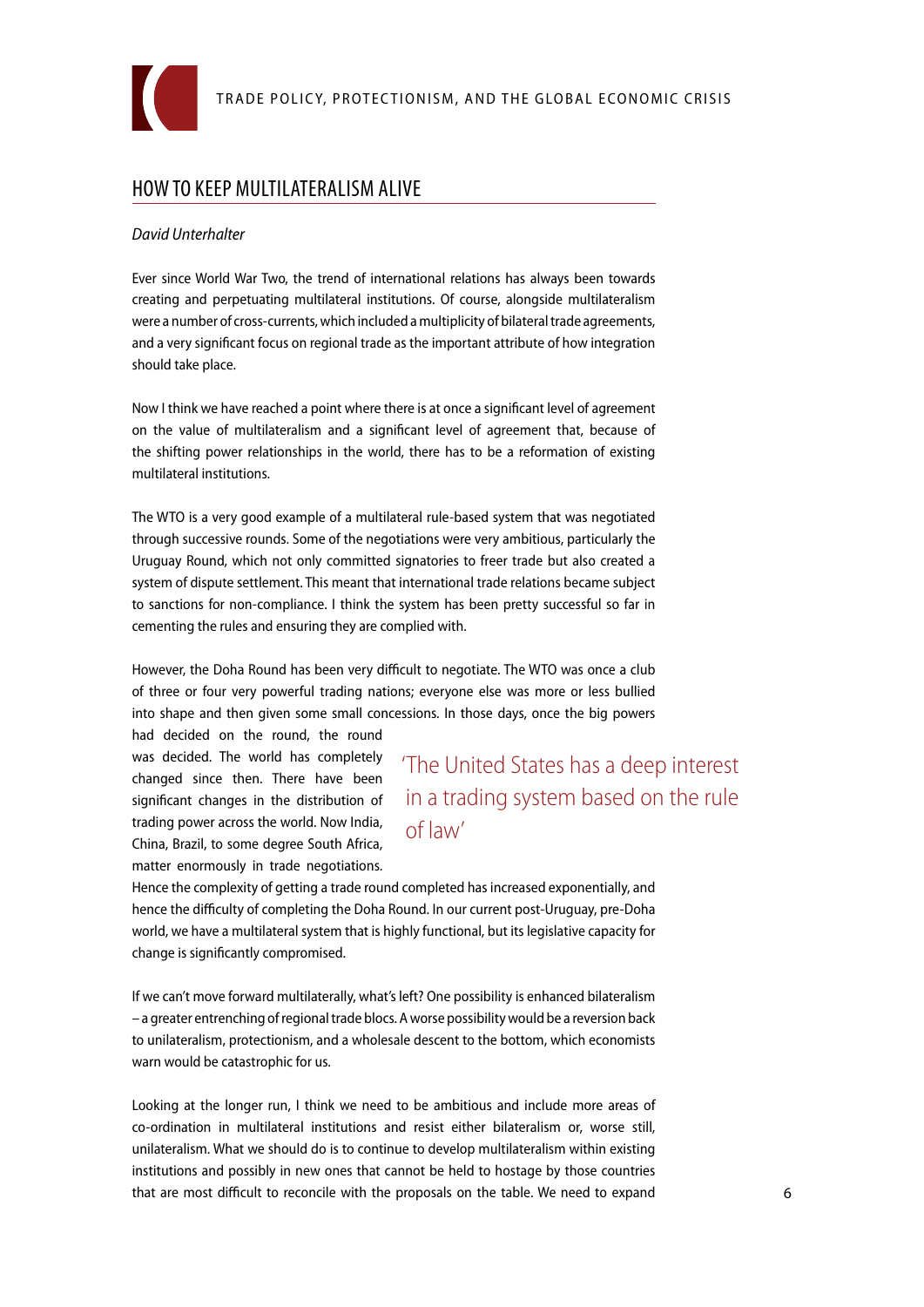

multilateralism to include new areas of co-operation, including co-ordination of financial regulation and competition law.

One attractive option for keeping multilateralism alive in a very challenging and increasingly complex world economy is 'variable geometry' – those countries that can agree in a multilateral context to move matters forward should agree to do so, leaving the door open

for those who cannot agree to come in later. Under variable geometry, the benefits of multilateralism are advanced for those who are willing at a particular moment to sign on.

As for the short term, some people now speculate that trade disputes within the WTO will increase significantly. I don't see that as a failure, as long as countries still act 'The Uruguay Round, which today looks like a spectacular achievement, was at the time regarded as somewhat disappointing. The Doha Round will look a lot better when it's signed'

within the rules, and comply with the outcomes of the WTO's disputes-settlement system. What would be a terrible failure would be if countries unilaterally change the rules, and fail to comply with WTO rulings. Then the system would fall apart, and we would have lost something very important.

Finally, on the Doha Round and the United States, we are indeed at a significant juncture. The Obama administration has not been clear on a number of issues, and there is a huge lobby within the United States that is disaffected with the rules-based system of international trade. It matters tremendously that the United States continues to play a positive and ambitious role within the rules-based multilateral system. Obama has to be seen to lead. If his administration gives in to localised interests that would like to pursue protectionist policies, we would have lost the most significant force for multilateral good in the world.

## **DISCUSSION**

■ Are we going to get a Doha Round agreement this year?

#### *Robert Lawrence:*

I don't know. I don't think anyone has a clue how things will develop. I certainly want to endorse the perspective that David Unterhalter gave us on the importance of the rule of law and multilateralism.

I'm actually optimistic that we will get a completed Doha Round fairly soon, because I think the United States has a deep interest in a trading system based on the rule of law. After all, the Bush administration, which was generally unwilling to adhere to multilateral disciplines, nonetheless adhered to the rules in the WTO. The reason why the United States came into compliance with the WTO was not idealism but national interest. This is what gives me hope for the Doha Round. The United States would sometimes like to violate the law, and indeed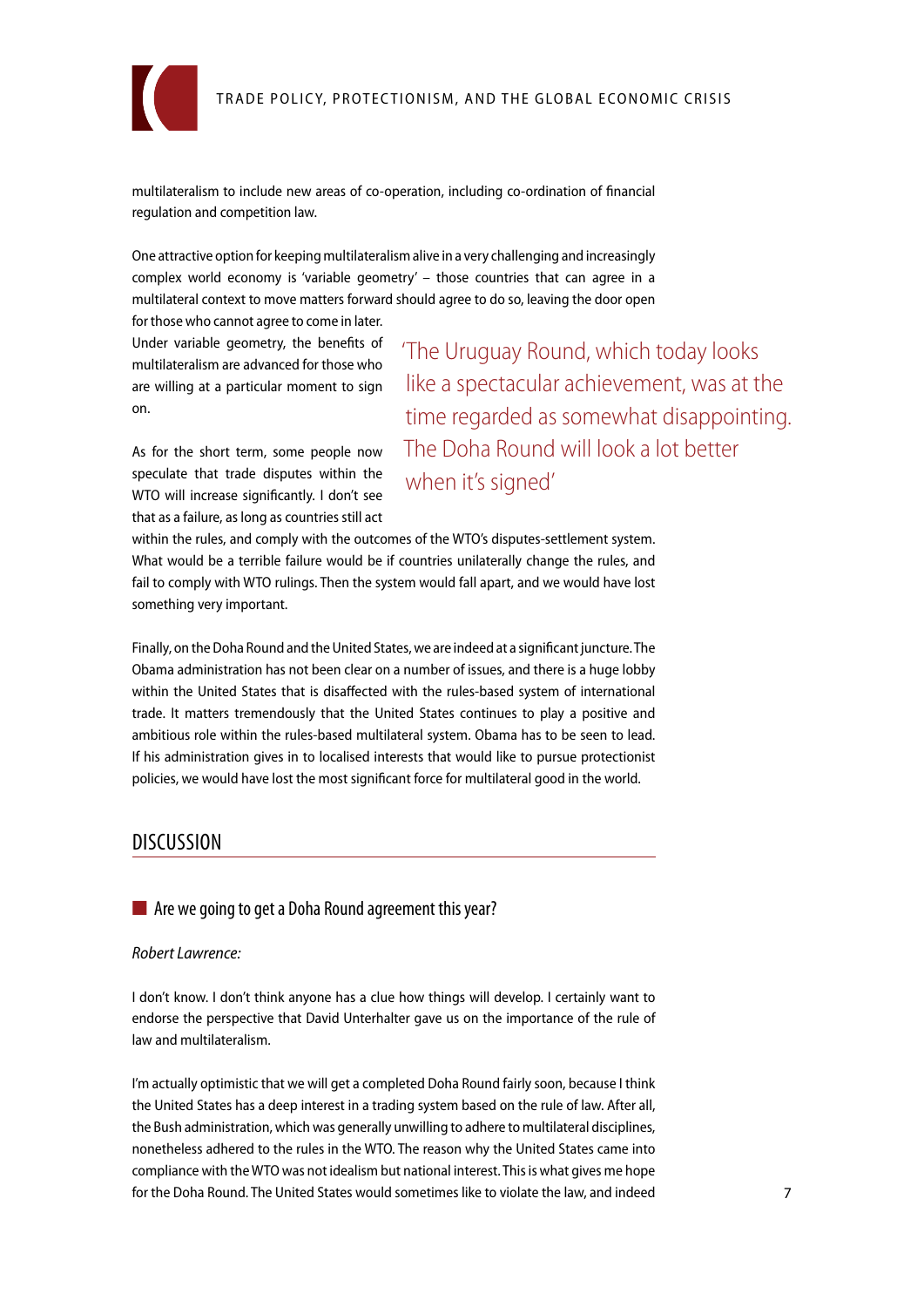

does so on occasion, but in general, as the dominant economy, it has a strong interest in a global rule of law. Multilateral agreements save negotiating effort, are good for our trade performance, and are good for America's international image.

In the current economic crisis, the world would be much better off signing an acceptable Doha agreement as soon as we can. It doesn't have to be perfect. We should remember that every big global agreement looks disappointing at first, when it is judged in light of the demands that the various parties are making. The Uruguay Round, which today looks like a spectacular achievement, was at the time regarded as somewhat disappointing. We are the same moment with the Doha Round. It will look a lot better once it's signed.

#### *Peter Draper:*

I think there is close to zero prospect of the Doha Round coming to agreement this year, but that does not mean that it is dead. I believe the basic architecture for the Doha Agreement is in place, and that what we lack is political will among all the key powers, particularly the

United States. But the United States is not the only problem. China, for instance, has been close to invisible in the negotiations. And aspects of the proposed agreements are also challenging for countries such as India, Brazil, and South Africa. For instance,

'We actually cannot afford the pessimism. One way or another, this deal has to be done'

the non-agriculture market access (NAMA) formulas on the table would present South Africa with serious political challenges because these would require both developed and developing countries to cut tariffs across the board on industrial and manufacturing goods.

#### *David Unterhalter:*

There is a lot of pessimism around the Doha Round at the moment, but one needs to get this into perspective. We were very close last year to getting the Doha Agreement signed, but negotiations fell apart at the end of the day over a relatively minor issue between China and India that could not be resolved.

We actually cannot afford the pessimism. One way or another, this deal has to be done whether in a 'light' form or a full agreement really does not matter. The alternative is that we start to question what we already have in the Uruguay Round. We have to keep moving forward, however small the increments by which we do so. If we fail to do that, the risk to the system generally is extremely high.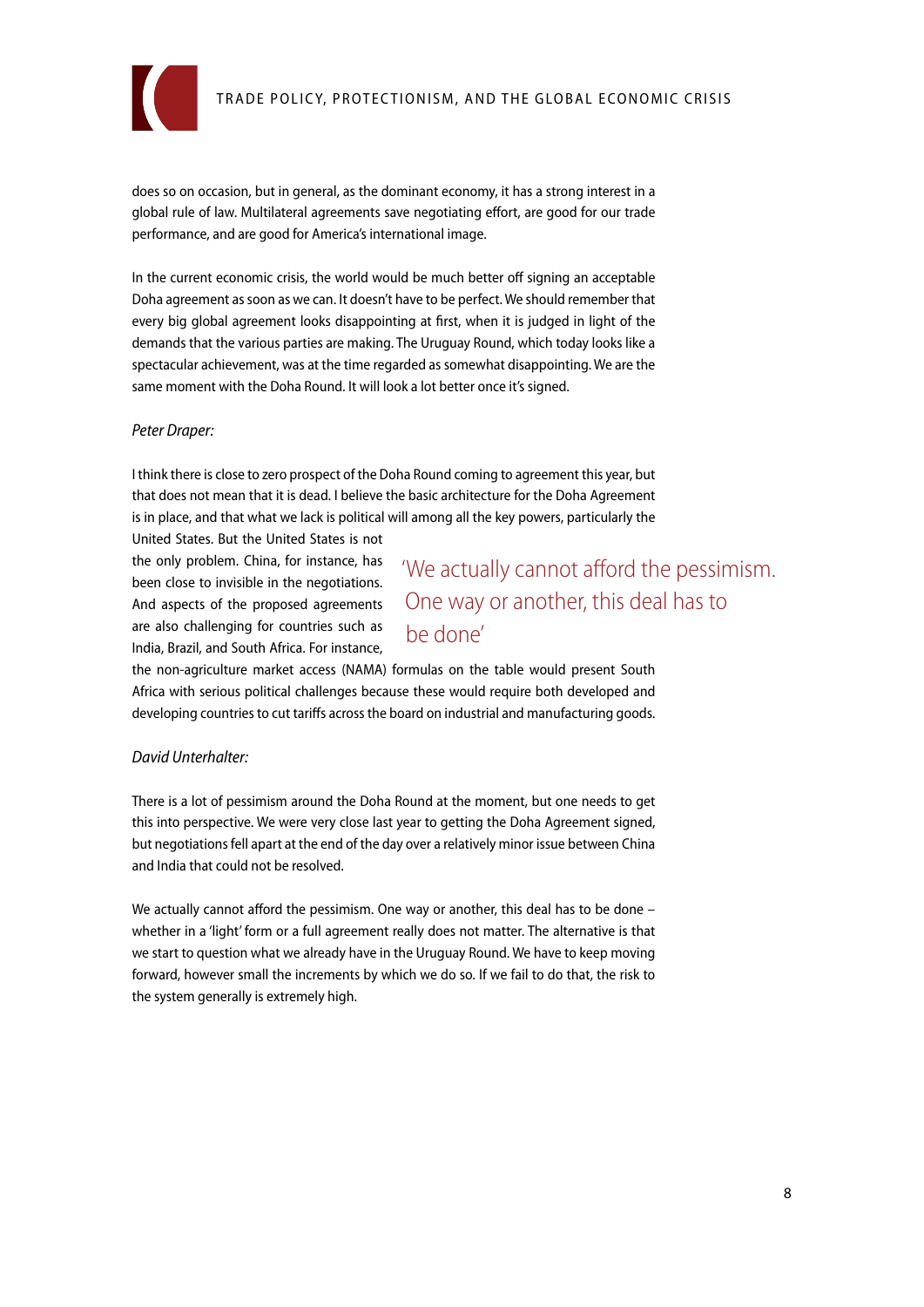

 $\blacksquare$  In this global economic crisis every country is concerned about protecting its national interest. How do we ensure that this doesn't create a domino effect of protectionism?

#### *David Unterhalter:*

First, everyone should realise that protecting open trade and multilateralism is in their interest. And, in fact, developing countries actually have a much higher stake in a rulesbased system than the most powerful trading countries. If developing countries had to take on the United States or Japan on a unilateral basis, national interest and power would simply assert themselves, and developing

countries would consistently lose out. So people should realise that there really isn't a viable go-it-alone option. You have to ask yourself, if your trading partners are going

'There is a lot of room for self-interest to be articulated within the current system'

to try the same self-interested strategy that you are tempted to adopt, what's going to happen in the end? The answer is that there will be a reversion to unilateralism and tariff wars. Everyone will lose, and poorer countries will lose most. That does not seem to me to be in anyone's interest.

Second, it's important to realise that there is a lot of room for self-interest to be articulated within the current system. It is worth learning some lessons from the countries that are enormously adept at using the rules for their own advantage. I don't think South Africa does enough of this. Too often, we take an entirely haphazard and passive approach. We should have a very cohesive and strong trade authority in this country that is willing to use the wiggle room in the rules, and to engage in disputes from time to time to defend our national interest.

#### *Robert Lawrence:*

I am very attracted to David Unterhalter's point about variable geometry as a way of reconciling self-interest and multilateralism, and so avoiding a descent into protectionism. The WTO could allow some obligations to be assumed by the willing while leaving other countries out. For instance, many developing countries believe that intellectual property protections are not in their interest. Maybe they are, and maybe they aren't, but the question I would raise is: why is it necessary for every country to sign on to intellectual property protection? Likewise for foreign investment rules, rules against export subsidies and labour standards. Why not let those countries which want to sign on do so, and let the others join in when they're ready?

I don't think developing countries are reluctant to endorse the rule of law, particularly if the rules are used to control developed countries. However, there is a big debate about the degree to which the rules provide developing countries with what they believe they need in the way of policy space. But, as we've been saying, one size does not have to fit all. The brilliance of the WTO system is that it allows variable tariffs. I think it should evolve in the same direction when it comes to rules.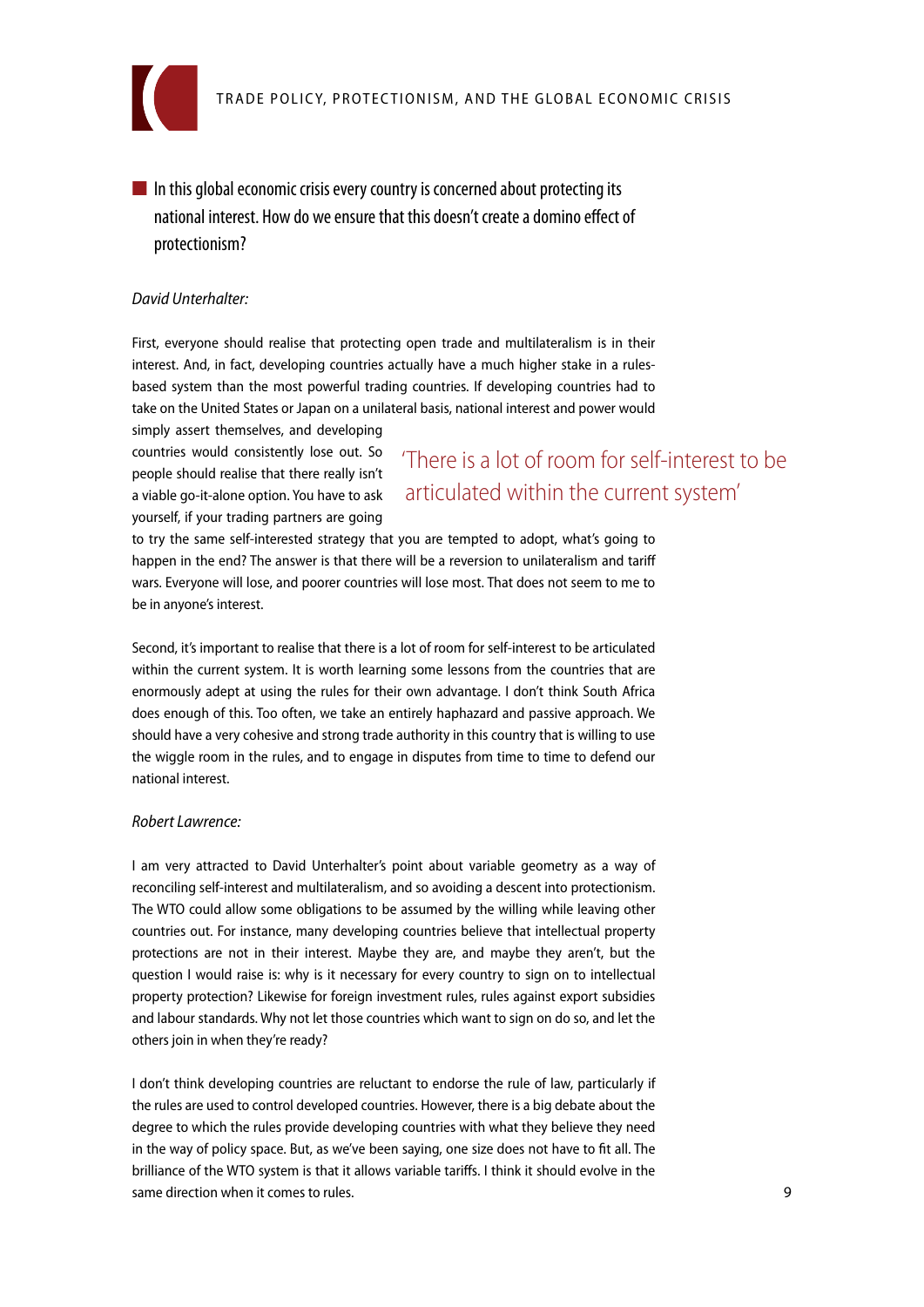

### ■ How should Africa work towards regional trade integration?

#### *Robert Lawrence:*

Grand designs for African regional integration are not credible at this point. African countries are far too enthused with the European model of integration, particularly the notion that they should sign up to ambitious customs unions, and far too unenthused with the Asian model of regional integration. The Asian model is very pragmatic. It is much less focused on treaties and rules, and much more focused on concretely facilitating trade by improving infrastructure and making customs systems work efficiently.

#### *Peter Draper:*

I completely endorse Robert Lawrence's view. To come back to the point that I made about weak states trying to implement regulation-intensive processes, I think our fetish for customs unions and common markets is inappropriate for our region. We just don't have the political will or the bureaucratic capacity to create a functioning African version of the European Union. I think we could learn a lot from the Asian model of integration.

#### $\blacksquare$  How can we protect jobs during the current crisis?

#### *Robert Lawrence:*

Creating jobs is better than protecting jobs. And the way to create jobs is to stimulate South Africa's tradable sectors – labour-intensive manufacturing and service sectors, including tourism. The best way to stimulate those sectors is to have an appropriate exchange rate, which will occur if you have relatively loose

monetary and relatively tight fiscal policy.

In terms of protecting jobs, do you really save employment when you protect individual jobs? If I use tariffs to save the jobs of the people who are making fabric,

'You must be very wary of assuming that when you protect jobs, you have actually increased employment overall'

what do I do to the people who make clothes? There are downstream effects every time the government chooses to save a job. It often has the consequence of hurting others, either consumers or other producers who use the protected product as an input. I'm not saying there is no role for transitory protection, but I think you must be very wary of assuming that when you protect jobs, you have actually increased employment overall.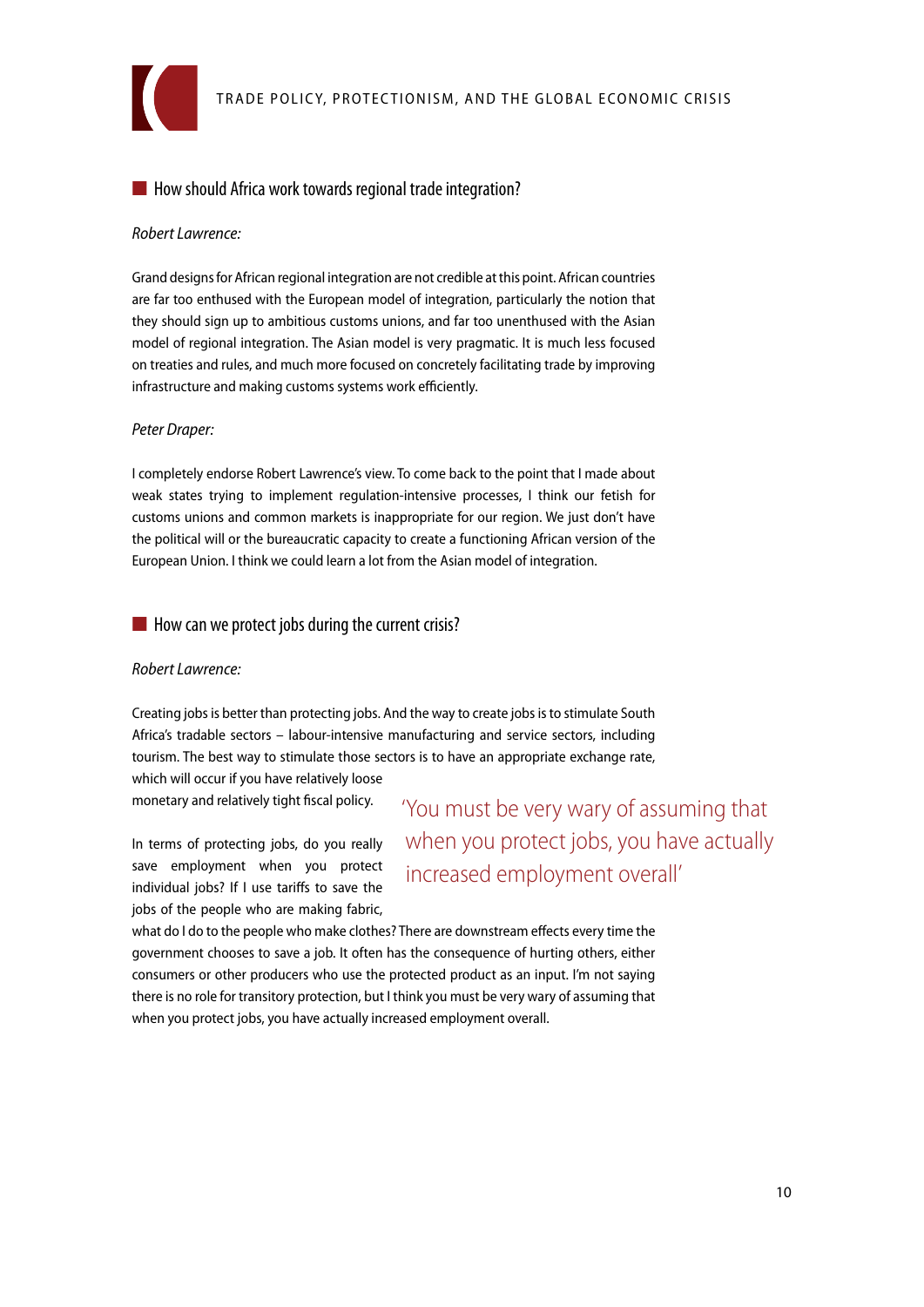

## ■ Should South Africa protect some industries that do not have the size or know-how to compete with imports?

#### *David Unterhalter:*

South Africa's performance in regulating and supporting industries has been very patchy. We keep creating fresh regulatory and industrial policy powers, but we haven't recruited the skilled personnel to run these kinds of institutions effectively. Until we get in the necessary people, we won't be able to run coherent industrial and tariff policies.

#### *Robert Lawrence:*

South Africa's tariff structure is much too complex. It should be radically simplified. Within a simplified system, it would be acceptable to make room for some employment safeguards

and infant industry protections as long as these are created transparently and according to clear and objective criteria.

'There can and should be different levels of participation within a single scheme of multilateral agreements'

However, the major thrust of industrial policy should not be about giving subsidies or trade protection to favoured industries.

Industrial policy should be about the government providing the necessary public goods which private industries cannot provide for themselves. If you want to have a vibrant call centre, services or export industry in South Africa, and you have second-rate internet systems, you are never going to succeed. Likewise, if you want the tourism sector to grow, but your national airline is a protected monopoly charging high prices, then tourists are simply not going to arrive.

In general, governments should be very cautious when industries ask for subsidies or tariff protection. But they should be very enthusiastic when industries ask the government to provide the necessary public goods and services that will allow those industries to thrive.

## Concluding remarks

#### *Michael Spicer, CEO, Business Leadership South Africa*

This discussion has been among a group of like-minded people who generally see the benefits of free trade. But that view is not necessarily widely held in the broader society, where protectionism attracts a lot of support. That's why we need to have more discussions such as this. We need to stimulate more debate about trade policy, tease out different viewpoints, and hopefully end up with policies that better suit both our national selfinterest and the global interest in returning to growth as soon as quickly as possible.

As a contribution to stimulating the kind of debate we need, I'm going to summarise the key messages of the evening: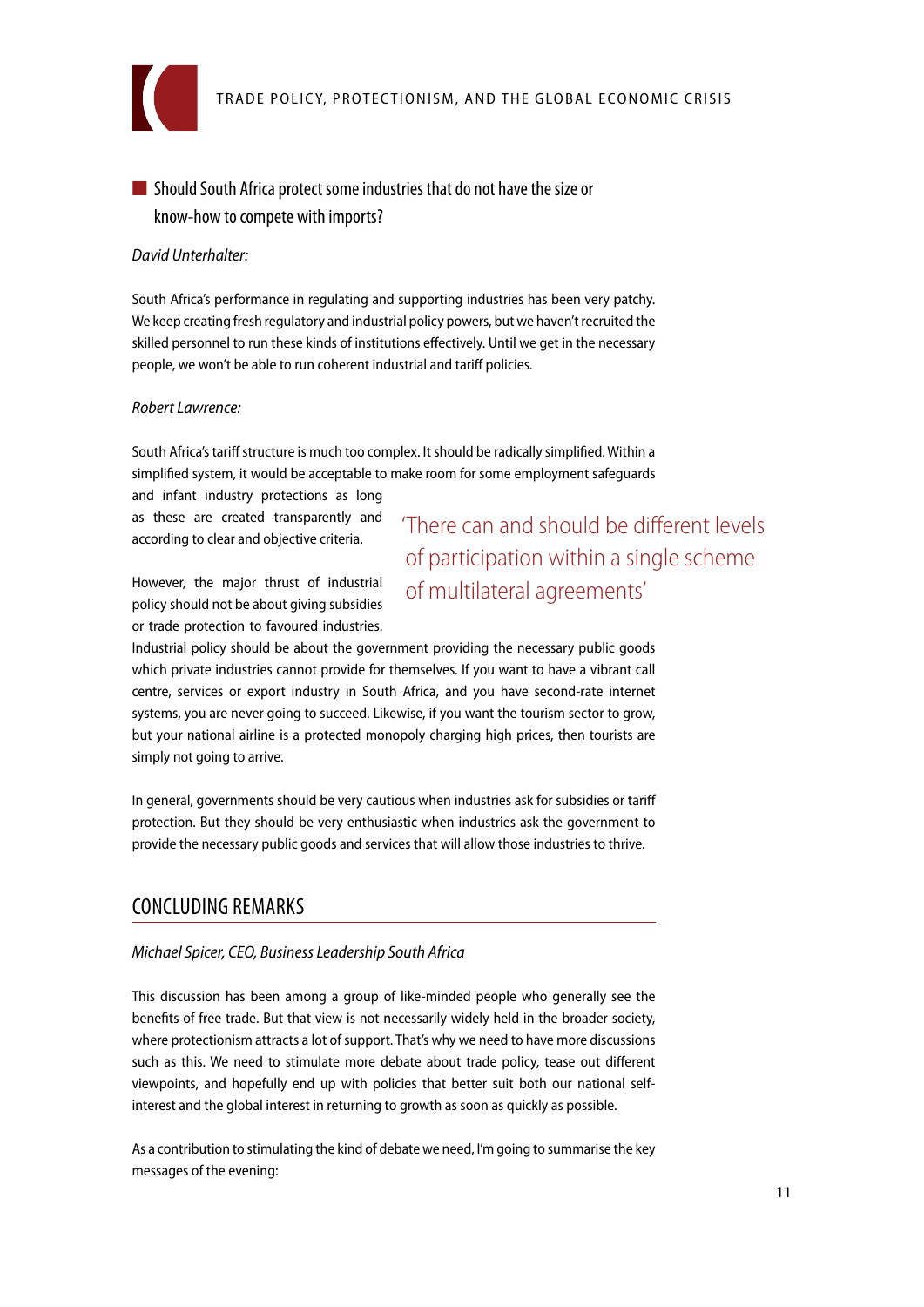

## ■ Global lessons

The world cannot afford to revert back to the old system of bilateralism, or – worst still – unilateralism. It is in the national interest of every country – and particularly developing countries such as South Africa – to avoid a descent into trade wars and to defend and extend the multilateral, rules-based trade system

One size does not have to fit all. There can and should be different levels of participation within a single scheme of multilateral agreements. The benefits of multilateralism can then be advanced for the willing, without permanently excluding those countries that are not yet ready to sign a particular agreement.

Ultimately, the United States and a few other major trading powers have to lead the drive to protect and extend multilateralism and free trade. Without political will in the major capitals to complete the Doha Round, this won't be achieved, and the world economy will be gravely set back.

#### ■ Lessons for South Africa

We need to avoid the protectionist pitfalls in some of the stimulus packages created in other countries. If discussions about trade policy are not in the public domain, the potential is there for collusion and unwarranted and damaging protectionism.

Good trade and industrial policy-making requires transparency, and a whole-economy perspective. Employment safeguards and infant industry protections only make sense when they are created transparently, and according to clear and objective criteria. Even then, it is doubtful that they are preferable to growth policies based on openness, liberalisation, competitiveness, and productivity enhancement.